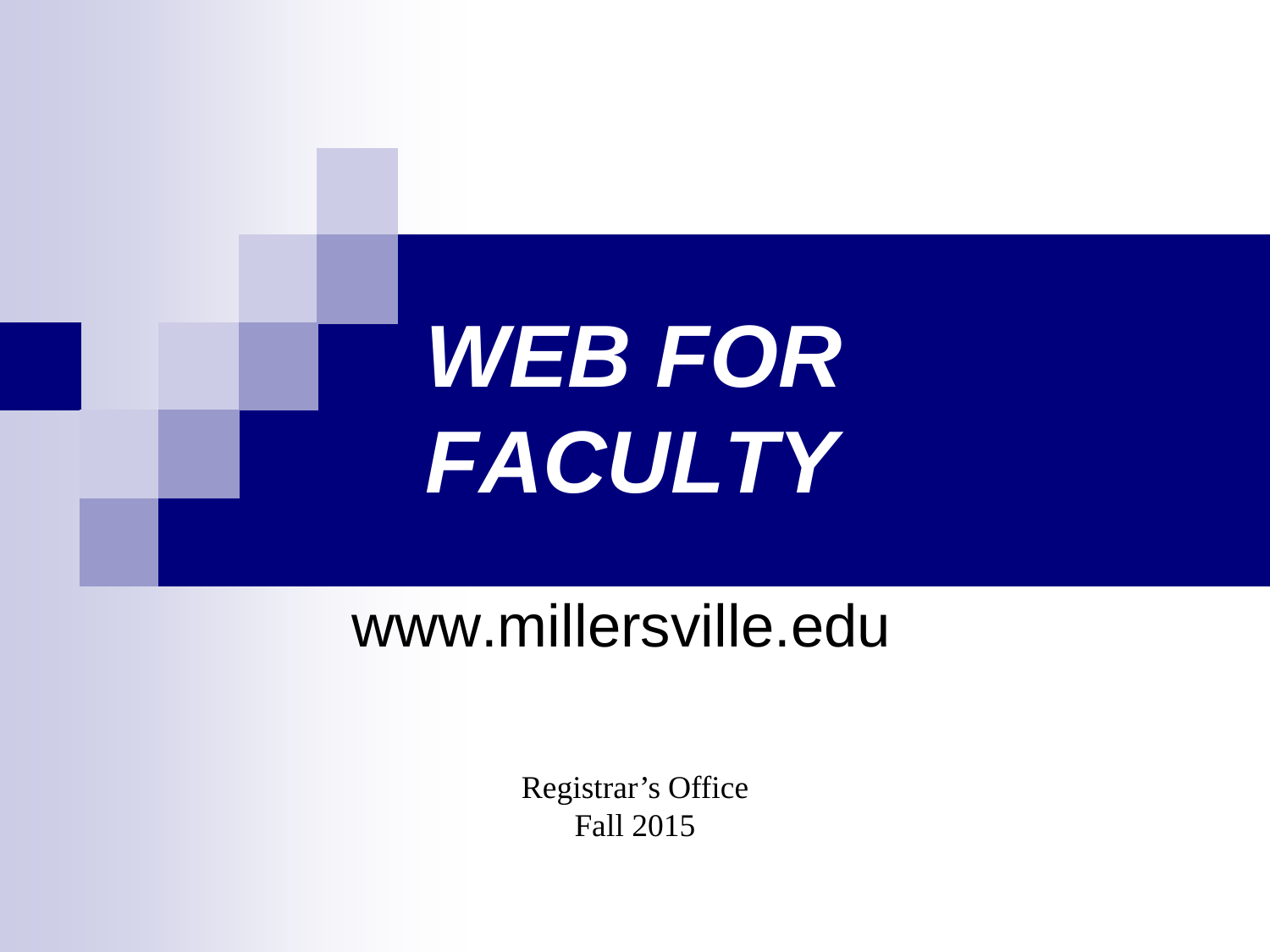# MyVILLE (Portal Page)

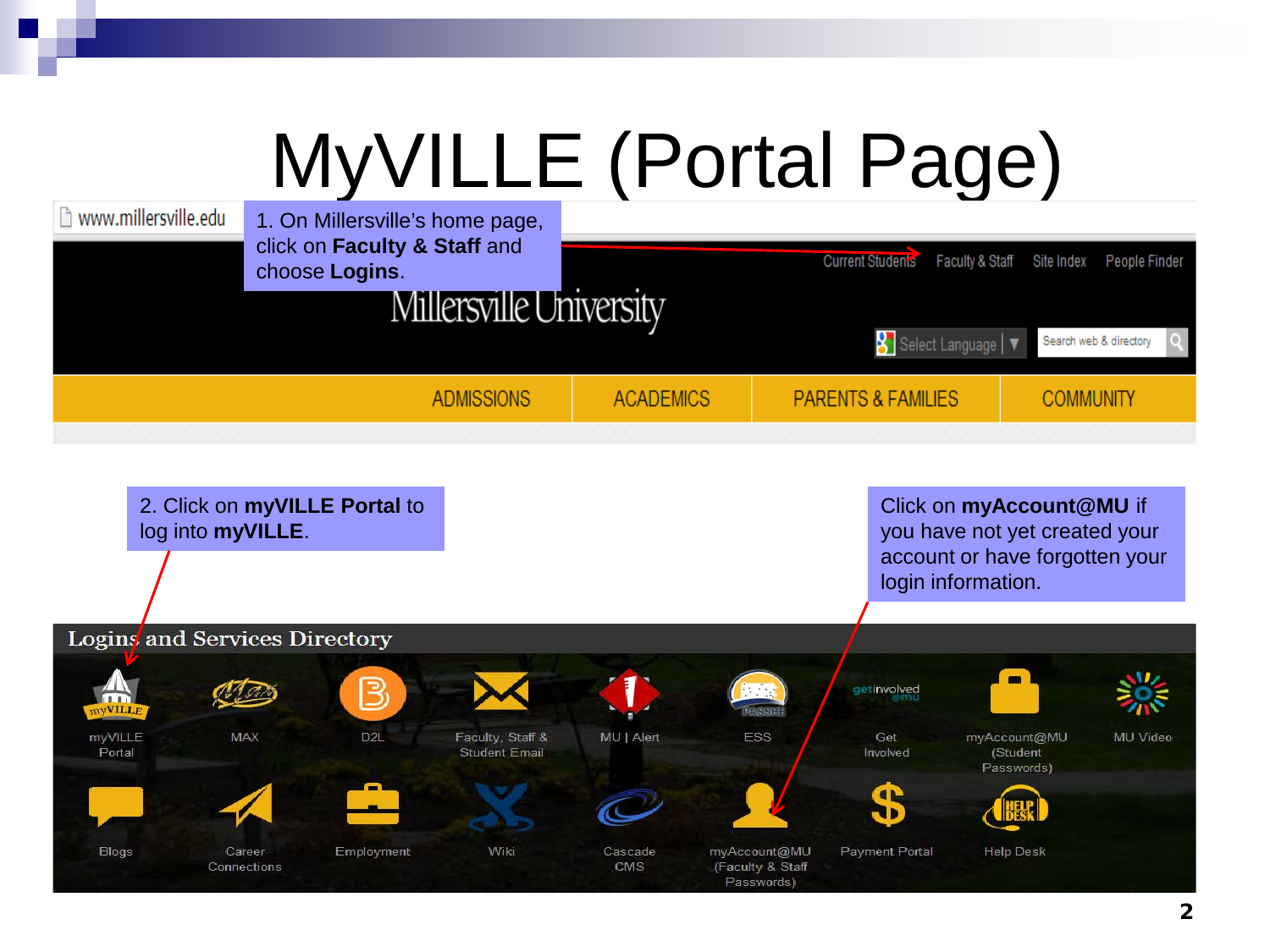# Logging on to MAX<br>3. Once you have logged into MyVILLE,

## click on the **MAX** Icon

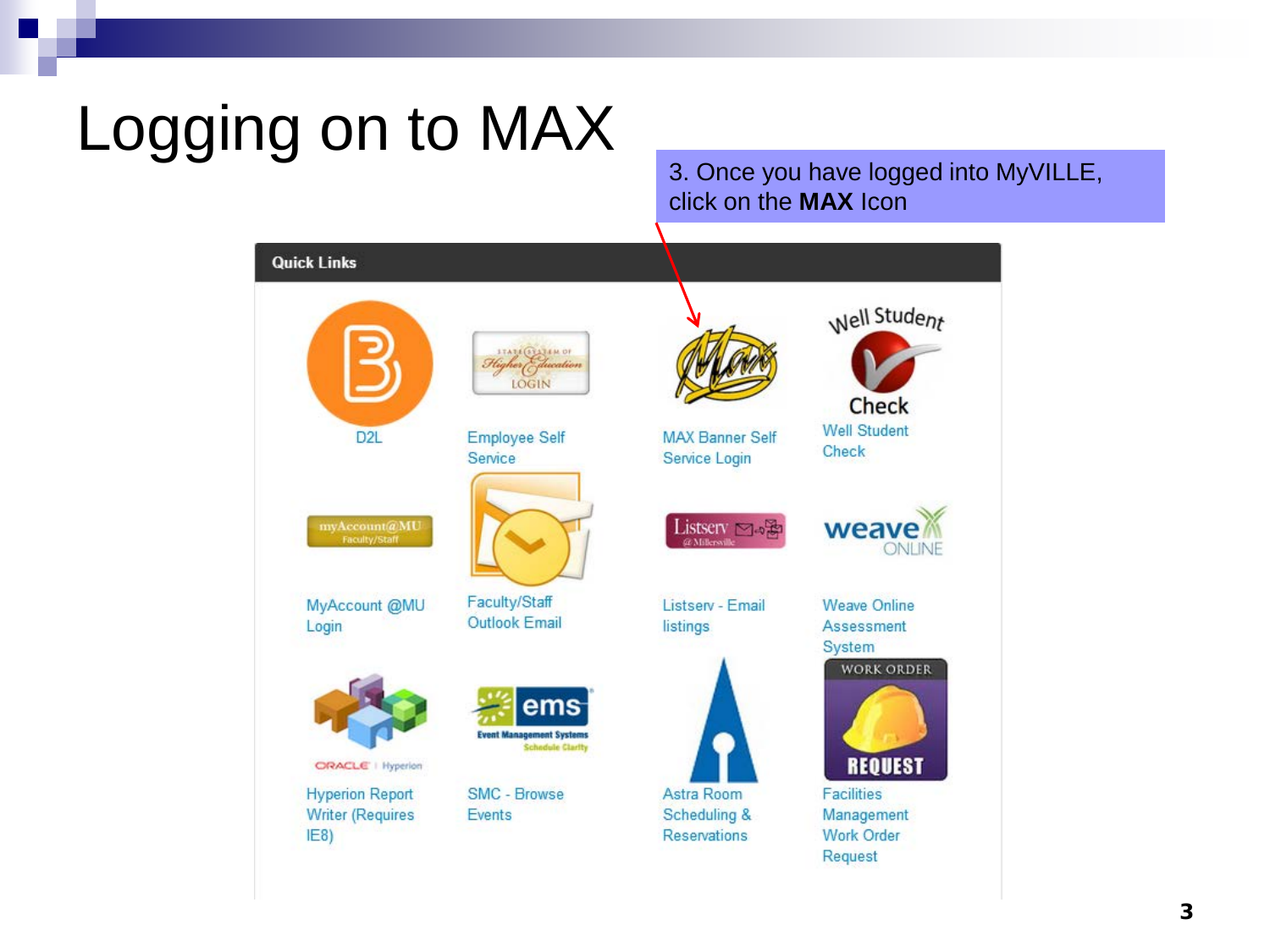# Main Menu

## **Faculty Services**

### **Personal Information**

| <b>MU Banner Web Information System</b>                                                                                                                                                                                                                                   |                                  |             |      |
|---------------------------------------------------------------------------------------------------------------------------------------------------------------------------------------------------------------------------------------------------------------------------|----------------------------------|-------------|------|
| ' Personal Information <b>'</b><br><b>Faculty Services</b>                                                                                                                                                                                                                |                                  |             |      |
| Go<br><b>Search</b>                                                                                                                                                                                                                                                       | SITE MAP                         | <b>HELP</b> | EXIT |
|                                                                                                                                                                                                                                                                           |                                  |             |      |
|                                                                                                                                                                                                                                                                           |                                  |             |      |
| Welcome,<br>to the MU Banner Web Information System! Last web access on Sep 11, 2008 at 03:55 pm                                                                                                                                                                          |                                  |             |      |
| Millersville University complies with the Family Educational Rights & Privacy Act of 1974 (FERPA). Faculty & staff viewing student records are reminded that this information is confidential. Please<br>refer to the FERPA statement, or contact the Registrar's Office. |                                  |             |      |
| <b>Faculty Services</b>                                                                                                                                                                                                                                                   |                                  |             |      |
| View Class Lists, Student Information, Process and View Degree Audits, View Transcripts, Final Grades.                                                                                                                                                                    |                                  |             |      |
|                                                                                                                                                                                                                                                                           |                                  |             |      |
| <b>Personal Information</b><br>Change your PIN; View your own address(es) and phone number(s)                                                                                                                                                                             |                                  |             |      |
|                                                                                                                                                                                                                                                                           |                                  |             |      |
| <b>Marauder Gold (formerly MAP)</b><br>*** May not be used for tuition payments.                                                                                                                                                                                          |                                  |             |      |
| Make Marauder Gold (MAP) deposits by online payment. Please refer to MyVille for Flex and Marauder Gold (MAP) balance and transaction information.                                                                                                                        |                                  |             |      |
| <b>RELEASE: 7.3</b>                                                                                                                                                                                                                                                       | powered by                       |             |      |
|                                                                                                                                                                                                                                                                           | <b>SUNGARD' HIGHER EDUCATION</b> |             |      |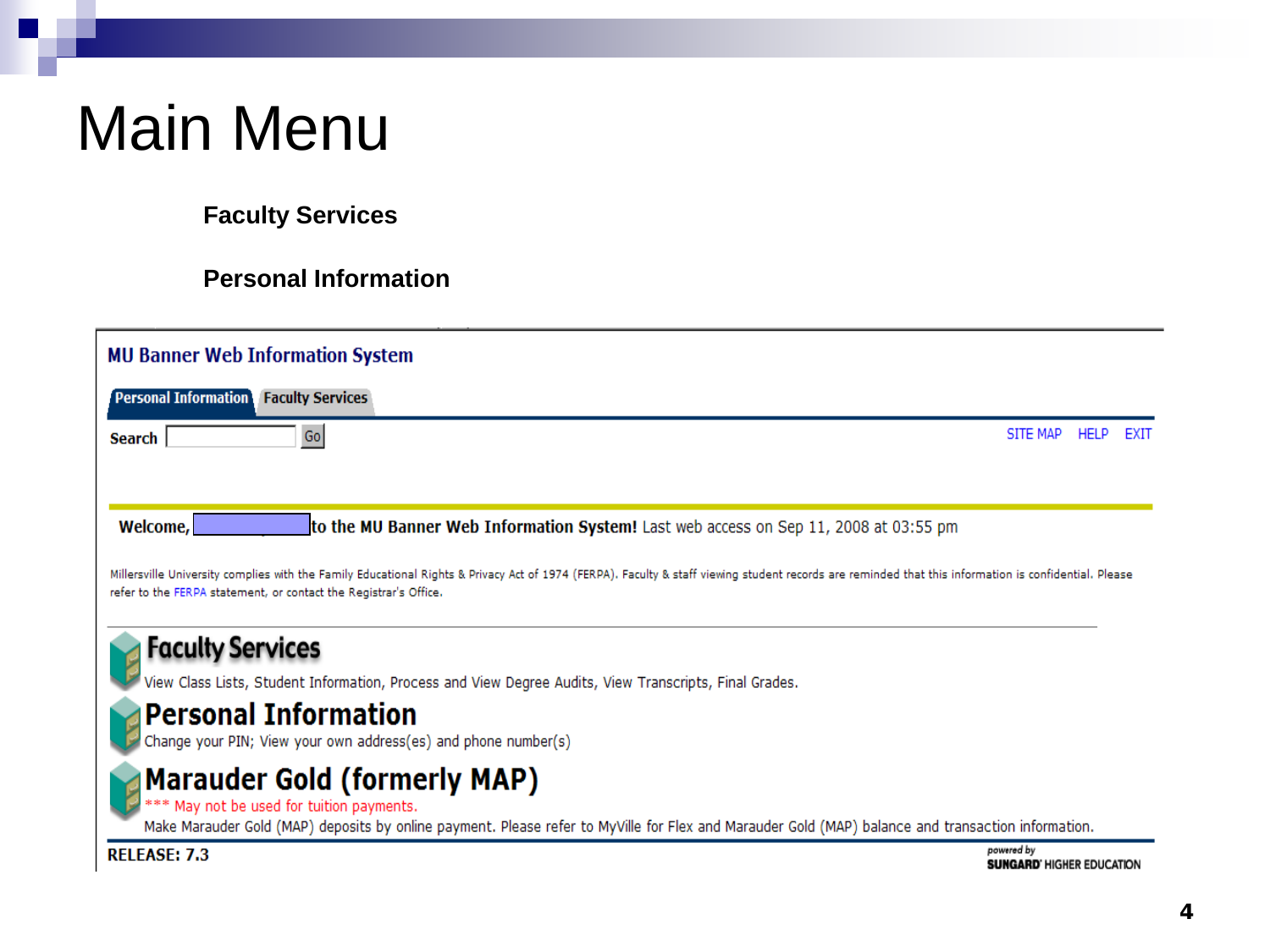# Faculty Services

## **Advisor Menu Instructor Menu Student Menu**

| <b>MU Banner Web Information System</b>                                                                                                             |                       |                                                |             |      |
|-----------------------------------------------------------------------------------------------------------------------------------------------------|-----------------------|------------------------------------------------|-------------|------|
| <b>Personal Information Faculty Services</b>                                                                                                        |                       |                                                |             |      |
| Go<br>Search                                                                                                                                        | <b>RETURN TO MENU</b> | SITE MAP                                       | <b>HELP</b> | EXIT |
| aculty Services                                                                                                                                     |                       |                                                |             |      |
| <b>Advisor Menu</b><br>Process and view a student's degree audit report (DARS); View a student's transcript.                                        |                       |                                                |             |      |
| <b>Instructor Menu</b><br>For teaching faculty only: view your own class schedule and class lists, enter final grades. Web Class Schedule Search.   |                       |                                                |             |      |
| <b>Student Menu</b><br>Display student information; View a student's schedule; View a student's address & phone.                                    |                       |                                                |             |      |
| <b>Professional Education Unit Menu</b><br>Assessment Entry, Dispositions (notice, remediation, assessment), PEU Reports, PEU System Administration |                       |                                                |             |      |
| <b>RELEASE: 7.3</b>                                                                                                                                 |                       | powered by<br><b>SUNGARD' HIGHER EDUCATION</b> |             |      |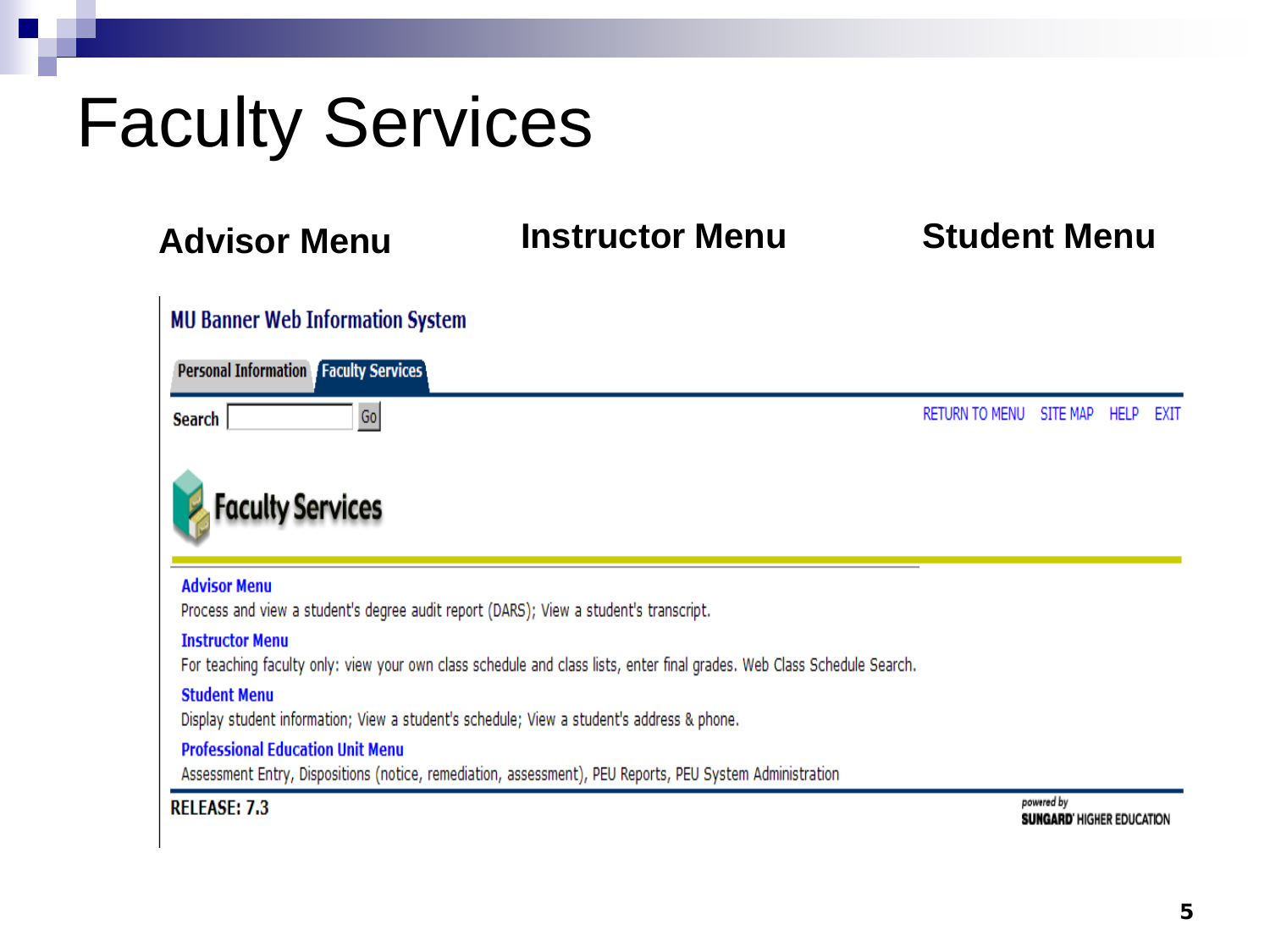# **Advisor Menu**

| <b>MU Banner Web Information System</b>                                                                                                                          |                       |                                                |             |             |
|------------------------------------------------------------------------------------------------------------------------------------------------------------------|-----------------------|------------------------------------------------|-------------|-------------|
| <b>Personal Information   Faculty Services</b>                                                                                                                   |                       |                                                |             |             |
| Go<br>Search                                                                                                                                                     | <b>RETURN TO MENU</b> | <b>SITE MAP</b>                                | <b>HELP</b> | <b>EXIT</b> |
| <b>Faculty &amp; Advisors</b>                                                                                                                                    |                       |                                                |             |             |
| <b>Degree Audit Reporting System (DARS).</b><br>Process and view students' degree audit reports (DARS). Process What-if degree audits for different major/minor. |                       |                                                |             |             |
| <b>List your Advisees</b><br>List your Advisees with TAPs, Holds, Test Scores, Transcript and DARS.                                                              |                       |                                                |             |             |
| <b>Web Class Schedule</b><br>Search the available classes.                                                                                                       |                       |                                                |             |             |
| <b>Term Selection</b><br>Select Term.                                                                                                                            |                       |                                                |             |             |
| <b>ID Selection</b><br>Select Student ID.                                                                                                                        |                       |                                                |             |             |
| <b>Student Class Schedule</b><br>View a student's class schedule by term.                                                                                        |                       |                                                |             |             |
| <b>Student Academic Transcript</b><br>View a student's Banner transcript of courses, credits, and GPA by term.                                                   |                       |                                                |             |             |
| <b>RELEASE: 7.3</b>                                                                                                                                              |                       | powered by<br><b>SUNGARD' HIGHER EDUCATION</b> |             |             |

## **List your Advisees**

- View Term Advisement PIN (TAP) for fall & spring registration
- Check student holds
- Check Test Scores (Math, Chemistry, APS, etc.)
- View an unofficial transcript
- Submit a DARS (degree audit)
- Email your advisee (marauder account)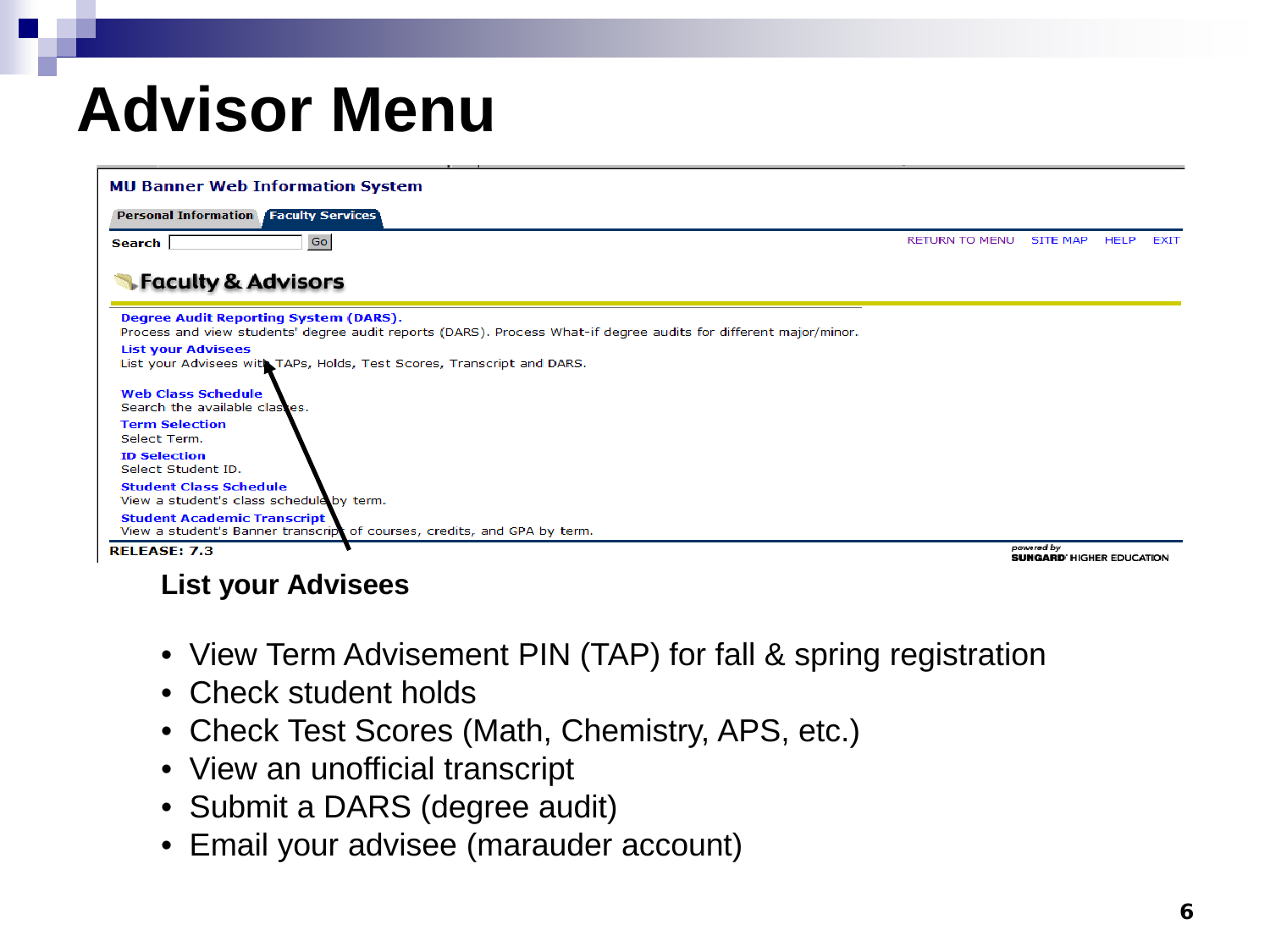# Advisee Listing

**Advisee list will show TAP, Holds, Test scores (MPT, APS, CPT, etc), view a transcript or run a Degree Audit (DARS). \*\*\*New \*\*\* At the bottom of the screen the button "Display Email List" will bring back a list of all advisee email addresses to copy/paste into your email application. The list will appear at the bottom of the screen.**

| Search                      | Go                      |   |       |                             |            |       |                    | RETURN TO MENU SITE MAP HELP                          | EXIT        |
|-----------------------------|-------------------------|---|-------|-----------------------------|------------|-------|--------------------|-------------------------------------------------------|-------------|
| <b>Personal Information</b> | <b>Faculty Services</b> |   |       |                             |            |       |                    |                                                       |             |
| Advisee Listing             |                         |   |       |                             |            |       |                    | TAP will appear if one is<br>needed for registration. |             |
| <b>Advisee Listing</b>      |                         |   |       |                             |            |       |                    |                                                       |             |
| <b>Student Name</b>         | ID.                     |   | Level | <b>Advisor Type</b>         | <b>TAP</b> | Holds | <b>Test Scores</b> | <b>Transcript</b>                                     | <b>DARS</b> |
|                             | M00                     | ◙ | U     | Major1/Conc1 adv (1st curr) | 756387     | View  | View               | <b>View</b>                                           | Submit      |
|                             | M001                    | ◙ | U     | Major1/Conc1 adv (1st curr) | 655346     | View  | View               | View                                                  | Submit      |
|                             | M001                    | ◙ | U     | Major1/Conc1 adv (1st curr) | 857649     | View  | View               | View                                                  | Submit      |
|                             | M001                    | ◙ | U     | Major1/Conc1 adv (1st curr) | 643424     | View  | View               | View                                                  | Submit      |
|                             | M001                    |   | G     | Major1/Conc1 adv (2nd curr) |            | View  | View               | View                                                  |             |
|                             | M001                    | ◙ | G     | Major1/Conc1 adv (1st curr) |            | View  | View               | View                                                  |             |
| Confidential                | MOOC                    | ◙ | G     | Major1/Conc1 adv (2nd curr) |            | View  | View               | View                                                  |             |

If you do not see a TAP, the student has either registered, has another adviser, or does not need one. *TAPS are periodically removed after the student registers.*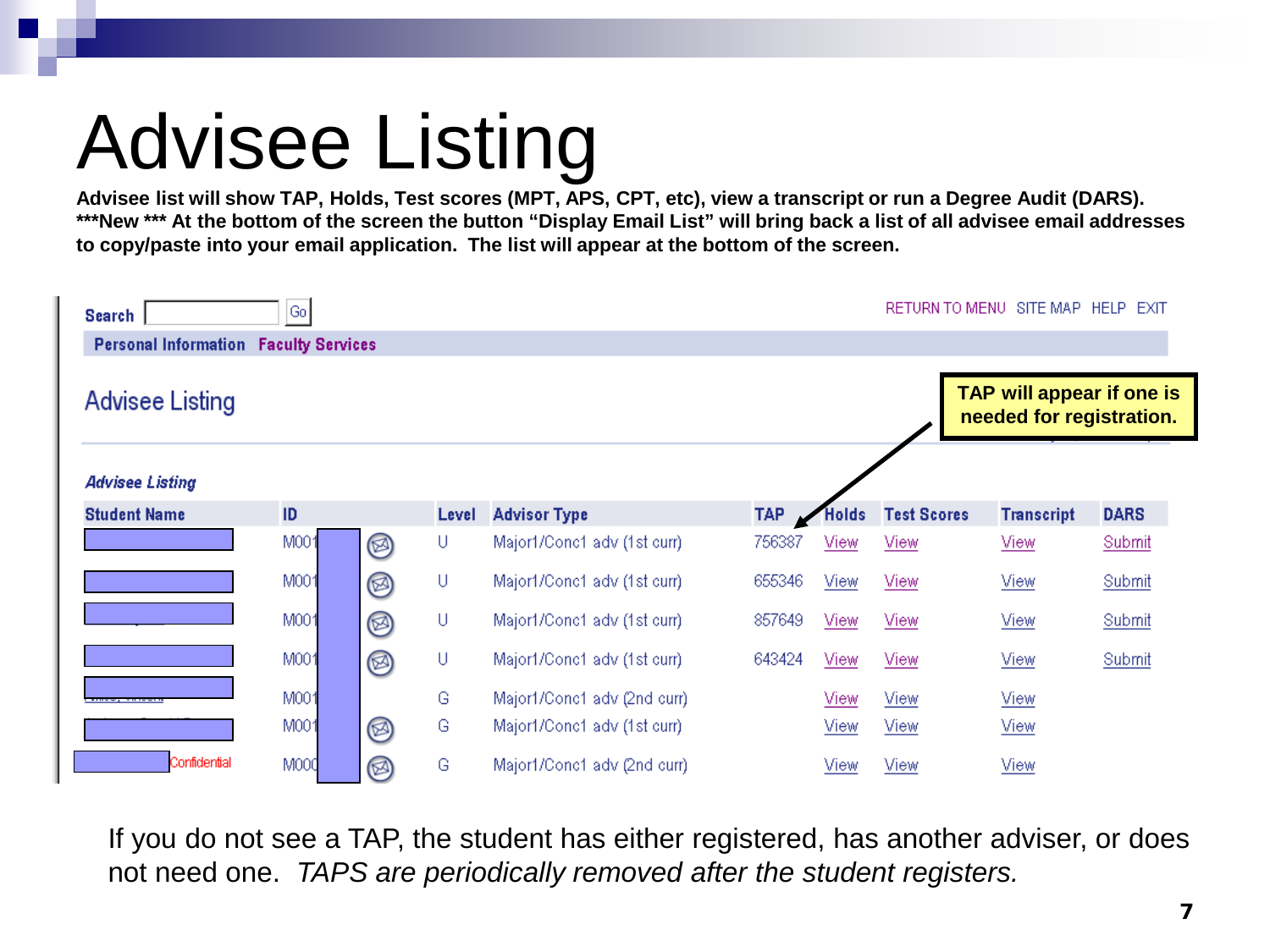## DARS (Degree Audit)

| <b>MU Banner Web Information System</b>                                                                                                                                                                                                                                           |                                                                                              |
|-----------------------------------------------------------------------------------------------------------------------------------------------------------------------------------------------------------------------------------------------------------------------------------|----------------------------------------------------------------------------------------------|
| <b>Personal Information Faculty Services</b>                                                                                                                                                                                                                                      |                                                                                              |
| Go<br>Search                                                                                                                                                                                                                                                                      | RETURN TO ADVISOR MENU<br>SITE MAP<br><b>HELP</b><br>EXIT                                    |
| DARS - Degree Audit Reporting System                                                                                                                                                                                                                                              |                                                                                              |
| Process an Audit<br>Run an audit for a student sgainst the current degree program.<br>$-OR-$<br>Run an audit against any degree program to see how a student's courses would apply towards another degree at Millersville.<br><b>View Audits</b><br>Choose from a list of audits. |                                                                                              |
| <b>RELEASE: 7.3</b>                                                                                                                                                                                                                                                               | powered by<br><b>SUNGARD' HIGHER EDUCATION</b>                                               |
|                                                                                                                                                                                                                                                                                   | <b>ID Selection</b>                                                                          |
| <b>Select Term</b>                                                                                                                                                                                                                                                                | (i) Enter the ID of the Student/Advisee you want to process then press the Submit ID button. |
| Select the Term for processing then press the 'Submit' button.                                                                                                                                                                                                                    | <b>Student or Advisee ID:</b>                                                                |
| Select a Term: Fall 2008<br>$\overline{\phantom{a}}$                                                                                                                                                                                                                              | <b>OR</b>                                                                                    |
| Submit                                                                                                                                                                                                                                                                            | <b>Student and Advisee Query</b><br><b>Last Name:</b>                                        |
| <b>RELEASE: 6.1</b>                                                                                                                                                                                                                                                               | <b>First Name:</b>                                                                           |
|                                                                                                                                                                                                                                                                                   | Search Type: C students in your classes<br><b>C</b> Your Advisees only                       |
| You have to select a term for your first request for                                                                                                                                                                                                                              | <b>6 Any MU Student</b>                                                                      |
| a DARS or student transcript each time you re-                                                                                                                                                                                                                                    | Reset<br>Submit                                                                              |
| enter Max. A DARS can be processed for any                                                                                                                                                                                                                                        | <b>RELEASE: 7.2</b>                                                                          |
| student with ID or by name search.                                                                                                                                                                                                                                                |                                                                                              |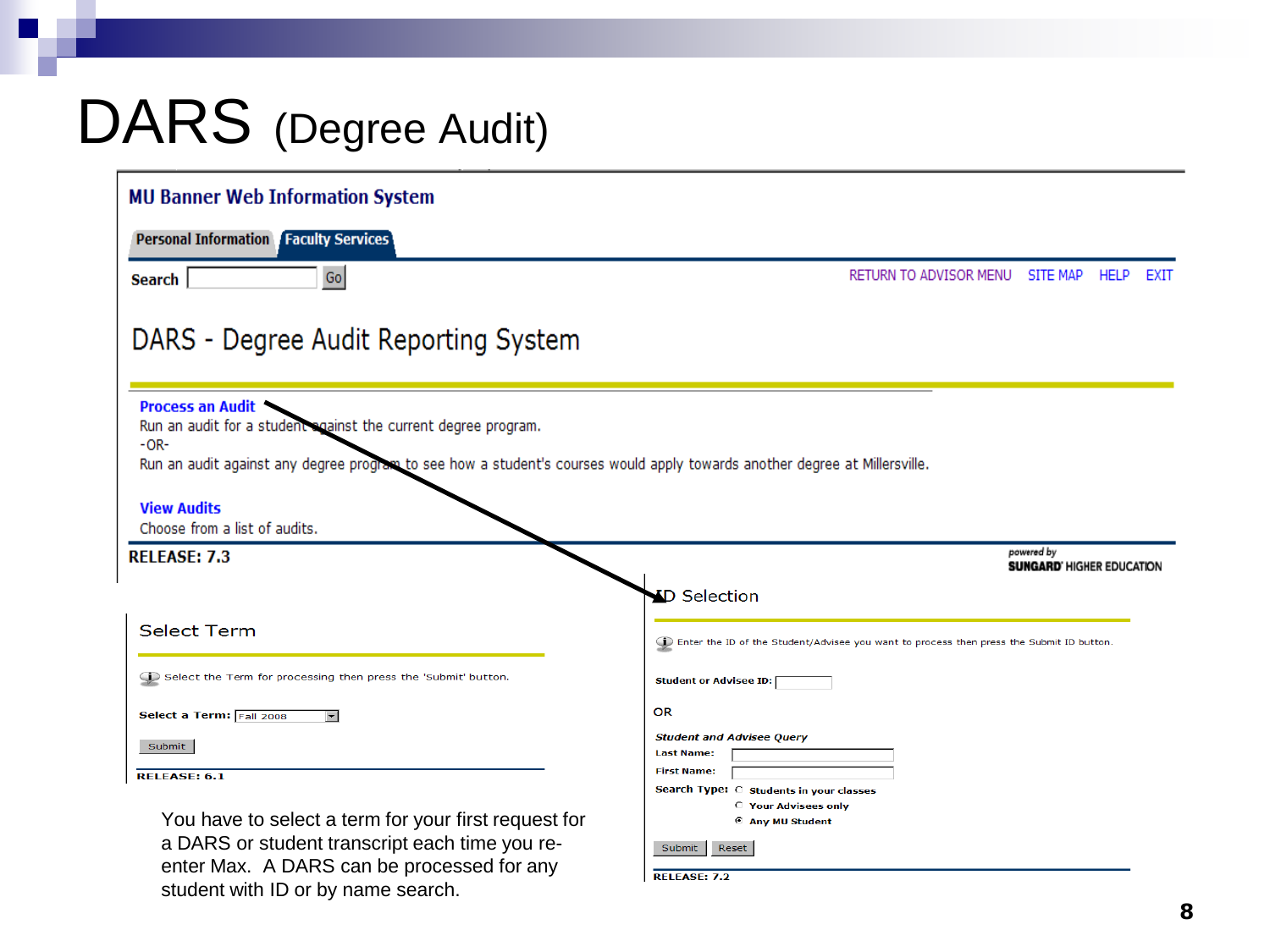# Academic Transcript

\*\*\* This is NOT an Official Transcript \*\*\*

|                      | <b>INSTITUTION CREDIT</b>          |       | $-Top-$                    |                                                          |        |        |        |                               |                                   |
|----------------------|------------------------------------|-------|----------------------------|----------------------------------------------------------|--------|--------|--------|-------------------------------|-----------------------------------|
| <b>Fall 2001</b>     |                                    |       |                            |                                                          |        |        |        |                               |                                   |
| Major:               |                                    |       |                            | Psychology                                               |        |        |        |                               |                                   |
|                      | <b>Subject Course</b>              | Level | <b>Title</b>               |                                                          |        |        | Grade  | <b>Credit</b><br><b>Hours</b> | <b>Quality R</b><br><b>Points</b> |
| <b>BIOL</b>          | 100                                | U     | General Biology:Lecture    |                                                          |        |        | в      | 3.000                         | 9.00                              |
| ENGL                 | 110                                | U     | <b>English Composition</b> |                                                          |        |        | В-     | 3.000                         | 8.10                              |
| PHIL                 | 100                                | U     | Introduction to Philosophy |                                                          |        |        | в      | 3.000                         | 9.00                              |
| <b>PSYC</b>          | 100                                | U     | General Psychology         |                                                          |        |        | C+     | 3.000                         | 6.90                              |
| SOCY.                | 101                                | U     | Introduction to Sociology  |                                                          |        |        | С      | 3.000                         | 6.00                              |
|                      | <b>Term Totals (Undergraduate)</b> |       |                            |                                                          |        |        |        |                               |                                   |
|                      |                                    |       |                            | <b>Attempt Hours Passed Hours Earned Hours GPA Hours</b> |        |        |        | <b>Quality Points GPA</b>     |                                   |
| <b>Current Term:</b> |                                    |       |                            | 15.000                                                   | 15.000 | 15,000 | 15.000 | 39.00                         | 2.60                              |
| <b>Cumulative:</b>   |                                    |       |                            | 15,000                                                   | 15,000 | 15,000 | 15,000 | 39.00                         | 2.60                              |

**Unofficial Transcript** 

- **An "unofficial" academic transcript can be processed for any student.**
- **A web transcript will show credits earned along with credits in progress.**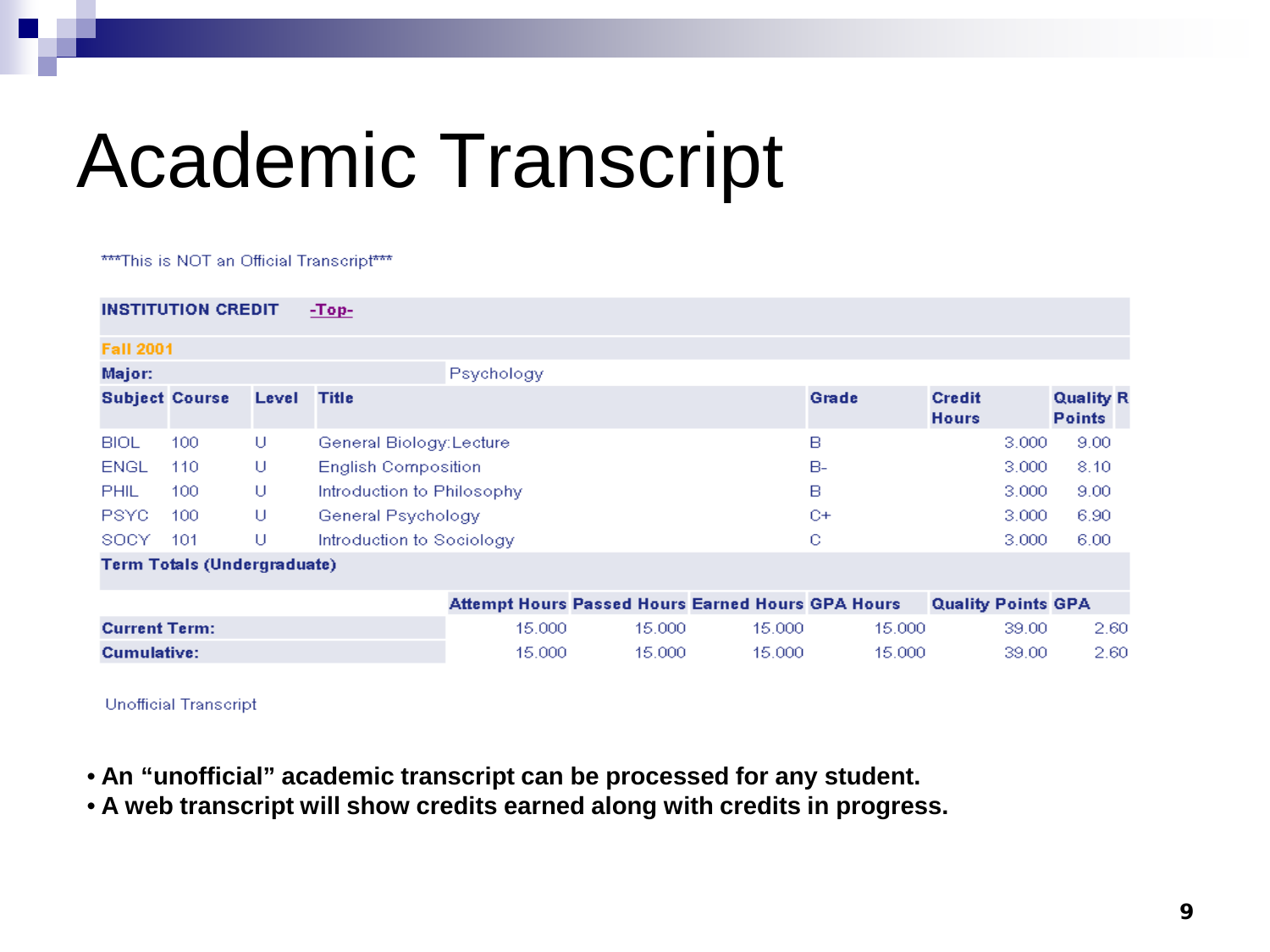# **Adviser Menu continued**

**From Faculty & Advisors Information – View Student Class Schedule (may have to select term and student ID to view class schedule)**

|                                                                                                                                                                                                                 | <b>Personal Information</b> |             |            | <b>Faculty Services</b>                                                                                                  |                                         |           |             |             |              |                    |                                                       |             |             |
|-----------------------------------------------------------------------------------------------------------------------------------------------------------------------------------------------------------------|-----------------------------|-------------|------------|--------------------------------------------------------------------------------------------------------------------------|-----------------------------------------|-----------|-------------|-------------|--------------|--------------------|-------------------------------------------------------|-------------|-------------|
| Search                                                                                                                                                                                                          |                             |             | Go         |                                                                                                                          |                                         |           |             |             |              |                    | RETURN TO MENU SITE MAP                               | <b>HELP</b> | <b>FXIT</b> |
|                                                                                                                                                                                                                 |                             |             |            | Millersville University Student Schedule<br>To print a user friendly version of a student's schedule use landscape mode. |                                         |           |             |             |              |                    | Oct 06, 2008 01:50 pm                                 |             |             |
| An<br>M <sub>0</sub>                                                                                                                                                                                            | Oct 06, 2008 01:50 pm       |             |            |                                                                                                                          |                                         |           |             |             |              |                    |                                                       |             |             |
| <b>CRN</b>                                                                                                                                                                                                      | Subj                        | <b>Crse</b> | <b>Seq</b> | <b>Title</b>                                                                                                             | <b>Creds Lv Stat</b>                    |           | <b>Days</b> | <b>Time</b> | <b>Build</b> | <b>Room</b>        | <b>Instructor</b>                                     |             |             |
| 4080                                                                                                                                                                                                            | <b>GRAD</b>                 | 999         | 01         | Graduation                                                                                                               | .00U                                    | <b>RE</b> | <b>TBA</b>  | <b>TBA</b>  | <b>TBA</b>   | <b>TBA</b>         | <b>TBA</b>                                            |             |             |
| 6772                                                                                                                                                                                                            | <b>ART</b>                  | 441         | 01         | Advanced Design                                                                                                          | 3.00U                                   | <b>RE</b> | TR.         | 0100-0330PM | <b>BREID</b> | 206                | Pannafino, James                                      |             |             |
| 7170                                                                                                                                                                                                            | <b>HIST</b>                 | 470         | 01         | The Vietnam War                                                                                                          | 3.00U                                   | <b>RE</b> | <b>MWF</b>  | 0900-0950AM | <b>MCCOM</b> | 300                | Frankum, Ronald                                       |             |             |
|                                                                                                                                                                                                                 |                             |             |            | <b>Total Credits</b>                                                                                                     | 6.00                                    |           |             |             |              |                    |                                                       |             |             |
| <b>Notes:</b><br>Register for this in addition to your classes, if you are<br>4080<br><b>GRAD</b><br>999<br>01<br>planning to graduate December 2008. Please file<br>an application for degree by September 17. |                             |             |            |                                                                                                                          |                                         |           |             |             | schedule.    | lines from the web | This view of the student<br>schedule includes comment |             |             |
| 7170                                                                                                                                                                                                            | <b>HIST</b>                 |             | 470        | Perspectives prereqs: ENGL 110 & junior class standing<br>01                                                             |                                         |           |             |             |              |                    |                                                       |             |             |
|                                                                                                                                                                                                                 | <b>RELEASE: 7.2</b>         |             |            |                                                                                                                          | [Select New Term   Select New Student ] |           |             |             |              |                    | powered by<br><b>SUNGARD' HIGHER EDUCATION</b>        |             |             |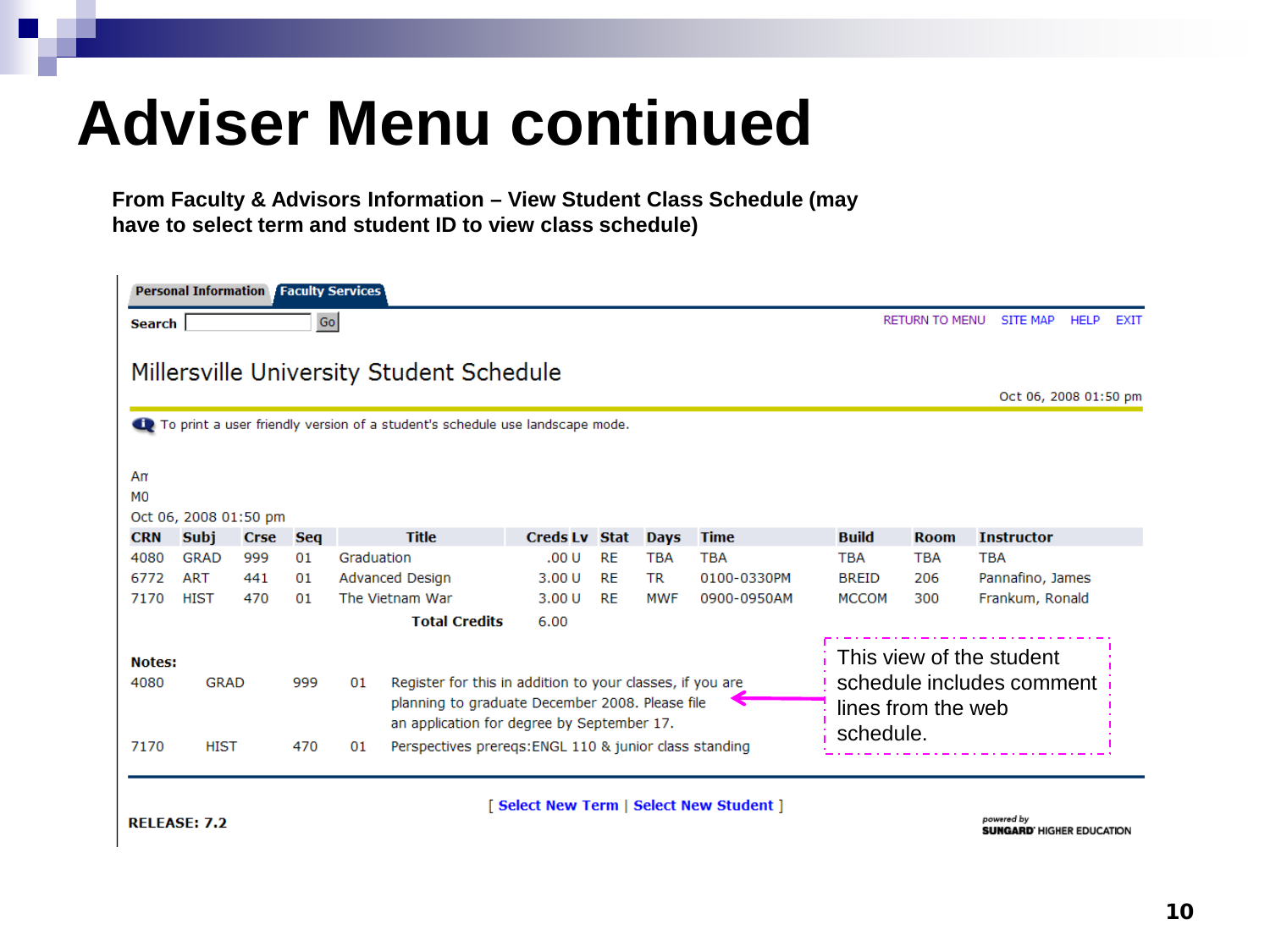## **Instructor Menu**

| <b>MU Banner Web Information System</b>                                                                                                       |                              |                                                |      |
|-----------------------------------------------------------------------------------------------------------------------------------------------|------------------------------|------------------------------------------------|------|
| <b>Personal Information Faculty Services</b>                                                                                                  |                              |                                                |      |
| Go<br>Search                                                                                                                                  | <b>RETURN TO MENU</b>        | <b>SITE MAP</b><br><b>HELP</b>                 | EXIT |
| <b>Instructor Menu</b>                                                                                                                        | Grades are recorded via MAX. |                                                |      |
| <b>Final Grades Menu</b><br>Enter Final Grades and view/print Class Roster with grades.                                                       |                              |                                                |      |
| <b>Assessment Entry</b><br>Professional Education Unit Assessment Entry Forms                                                                 | Set up your own class roster |                                                |      |
| <b>Class Rosters</b><br>View or download your class rosters.                                                                                  | in a format you like.        |                                                |      |
| <b>Term Selection</b><br>Select or change the term code for use with other menu items.                                                        |                              |                                                |      |
| <b>Course/CRN Selection</b><br>Select a course to view, or change to a different course, using the CRN (course reference number).             |                              |                                                |      |
| <b>Faculty Schedule by Day and Time</b><br>Overview of your weekly teaching schedule, in matrix format. Option to view previous/future weeks. |                              |                                                |      |
| <b>Faculty Detail Schedule</b><br>Lists course title & credits, meeting time/place, enrollment for each of your courses in selected term.     |                              |                                                |      |
| <b>RELEASE: 7.3</b>                                                                                                                           |                              | powered by<br><b>SUNGARD' HIGHER EDUCATION</b> |      |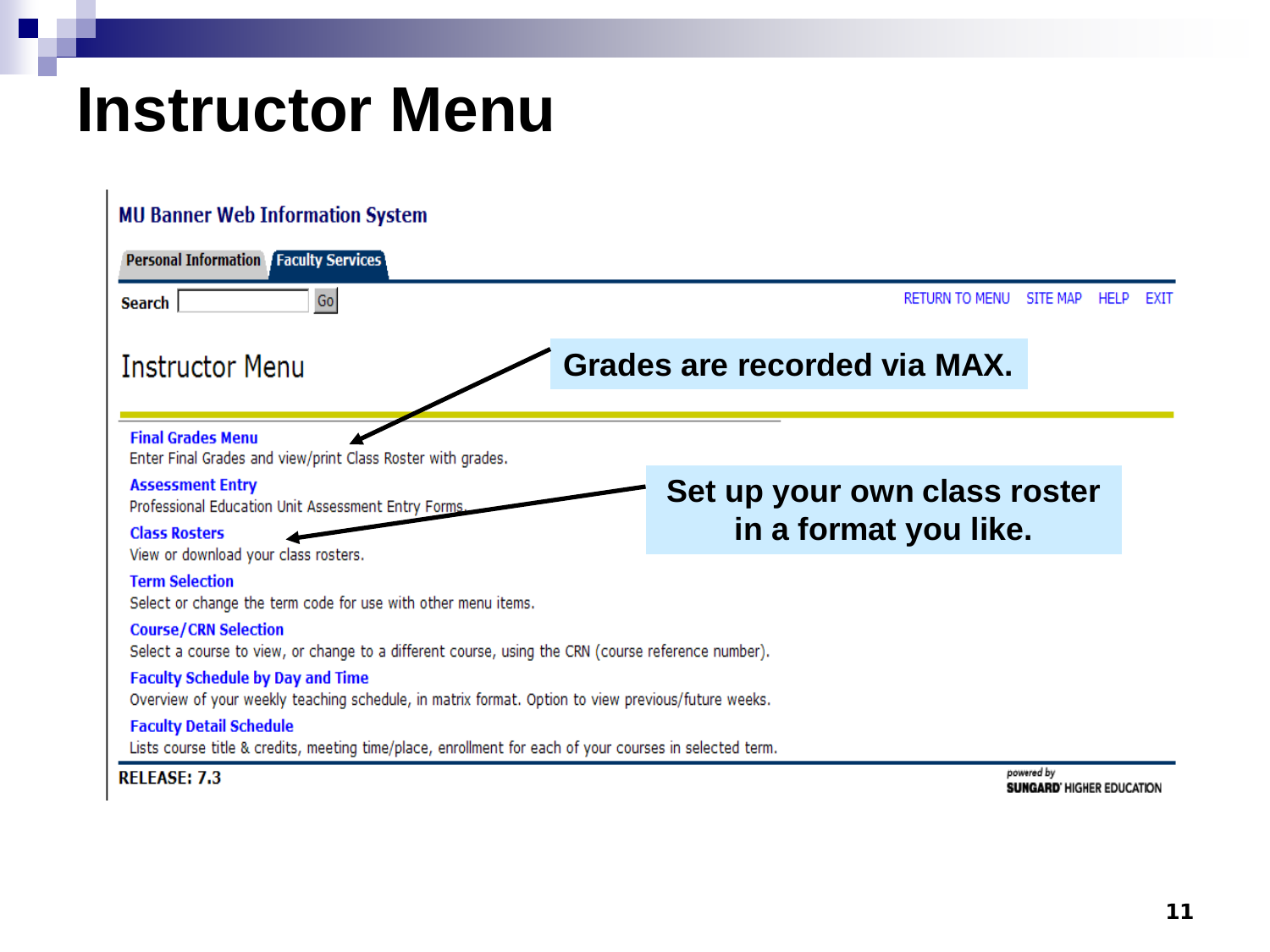# Faculty Schedule by Day & Time

#### **Schedule on a matrix format**

|               | <b>Personal Information Faculty Services</b>                               |                                  |                                                                                 |        |                 |                       |          |                            |
|---------------|----------------------------------------------------------------------------|----------------------------------|---------------------------------------------------------------------------------|--------|-----------------|-----------------------|----------|----------------------------|
| <b>Search</b> | Go                                                                         |                                  |                                                                                 |        |                 | <b>RETURN TO MENU</b> | SITE MAP | <b>HELP</b><br><b>EXIT</b> |
|               | Faculty Schedule by Day and Time                                           |                                  |                                                                                 |        |                 |                       |          |                            |
|               | Listed below is your schedule for the selected term.                       |                                  |                                                                                 |        |                 |                       |          |                            |
|               | Enter dates to see your future or previous week schedule.                  |                                  |                                                                                 |        |                 |                       |          |                            |
|               |                                                                            |                                  |                                                                                 |        |                 | Go to (MM/DD/YYYY):   |          | Submit                     |
| Previous Week |                                                                            | Week of Oct 06, 2008 (91 of 100) |                                                                                 |        |                 | <b>Next Week</b>      |          |                            |
| <b>Monday</b> | <b>Tuesday</b>                                                             | Wednesday                        | <b>Thursday</b>                                                                 | Friday | <b>Saturday</b> | Sunday                |          |                            |
| 9am           |                                                                            |                                  |                                                                                 |        |                 |                       |          |                            |
| 10am          | <b>OSEH 120-0</b><br>4989 Class<br>9:30 am-10:45<br>am<br><b>OSBUR 309</b> |                                  | <b>OSEH 120-0</b><br>4989 Class<br>$9:30$ am- $10:45$<br>am<br><b>OSBUR 309</b> |        |                 |                       |          |                            |
| 11am          |                                                                            |                                  |                                                                                 |        |                 |                       |          |                            |
| 12pm          |                                                                            |                                  |                                                                                 |        |                 |                       |          |                            |

**Click on the blue highlighted area for more detailed information on the class.**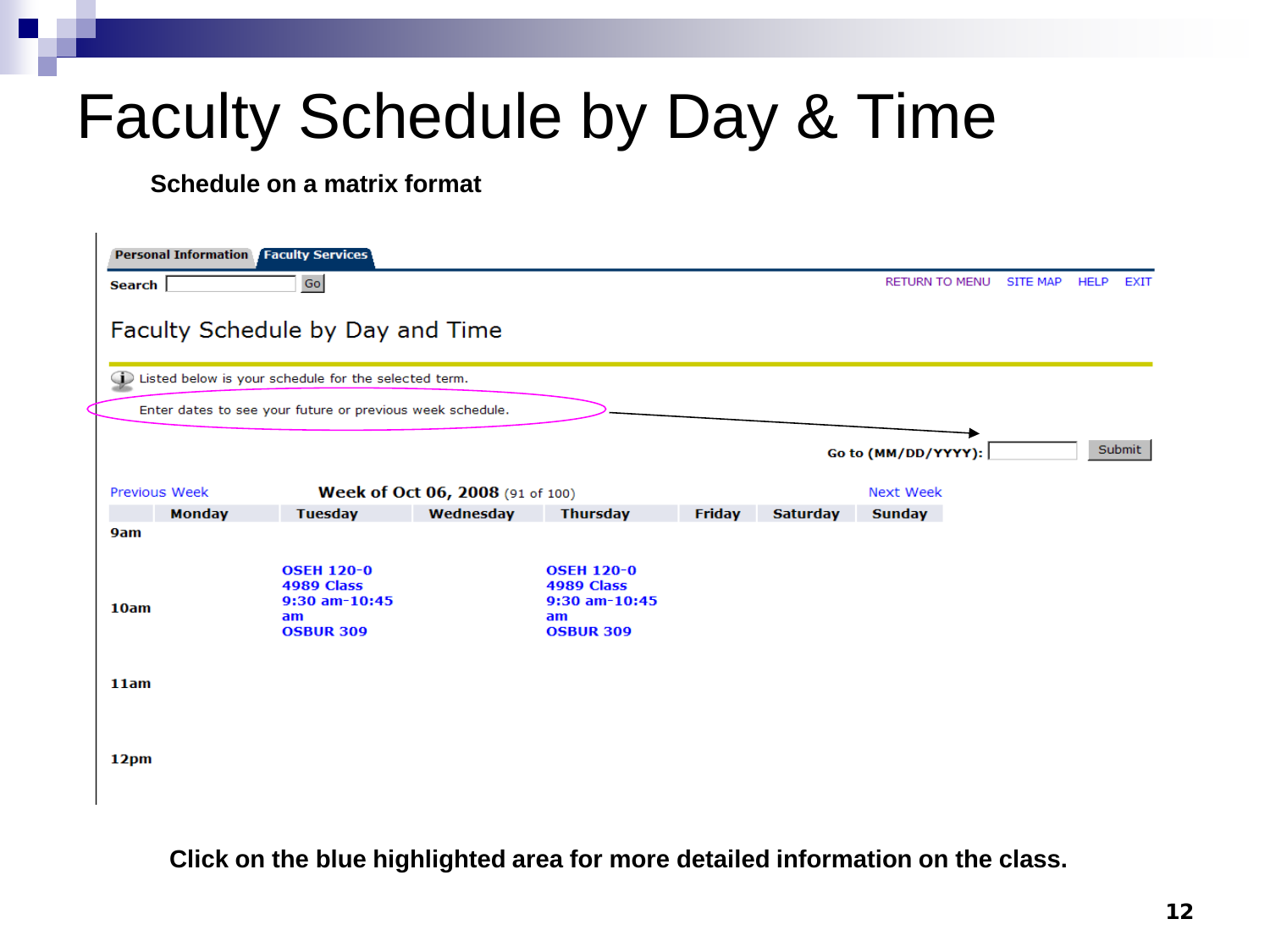# Faculty Detail Schedule

#### **Faculty schedule will show enrollment, time, location, etc.**

| <b>Personal Information</b><br><b>Faculty Services</b>                                                   |                                                        |                                  |                       |                 |             |             |  |  |  |
|----------------------------------------------------------------------------------------------------------|--------------------------------------------------------|----------------------------------|-----------------------|-----------------|-------------|-------------|--|--|--|
| ${\sf Go}$<br>Search                                                                                     |                                                        |                                  | <b>RETURN TO MENU</b> | <b>SITE MAP</b> | <b>HELP</b> | <b>EXIT</b> |  |  |  |
| <b>Faculty Detail Schedule</b>                                                                           |                                                        |                                  |                       |                 |             |             |  |  |  |
| (i) Welcome to the Faculty Detail Schedule display. Listed below is your schedule for the selected term. |                                                        |                                  |                       |                 |             |             |  |  |  |
| Prin/Practices of Emer Mgmnt - 7833 - EMGT 601 - 50                                                      |                                                        |                                  |                       |                 |             |             |  |  |  |
| Status:                                                                                                  |                                                        | Open                             |                       |                 |             |             |  |  |  |
| <b>Available for Registration:</b>                                                                       |                                                        | Apr 01, 2008 - Jan 31, 2009      |                       |                 |             |             |  |  |  |
| <b>College:</b>                                                                                          | School of Hum/Social Sciences                          |                                  |                       |                 |             |             |  |  |  |
| <b>Department:</b>                                                                                       |                                                        | Center Disaster Research/Educ    |                       |                 |             |             |  |  |  |
| <b>Part of Term:</b>                                                                                     | 1                                                      |                                  |                       |                 |             |             |  |  |  |
| <b>Course Credits:</b><br><b>Course Levels:</b>                                                          |                                                        | 3.000<br>Graduate                |                       |                 |             |             |  |  |  |
| <b>Campus:</b>                                                                                           |                                                        | <b>Distance Learning</b>         |                       |                 |             |             |  |  |  |
| <b>Override:</b>                                                                                         |                                                        | <b>No</b>                        |                       |                 |             |             |  |  |  |
| <b>Syllabus:</b>                                                                                         |                                                        | Add                              |                       |                 |             |             |  |  |  |
| <b>Office Hours:</b>                                                                                     |                                                        | Add                              |                       |                 |             |             |  |  |  |
| <b>Enrollment Counts</b>                                                                                 |                                                        |                                  |                       |                 |             |             |  |  |  |
| <b>Maximum Actual Remaining</b>                                                                          |                                                        |                                  |                       |                 |             |             |  |  |  |
| <b>Enrollment: 30</b><br>20<br>10                                                                        |                                                        |                                  |                       |                 |             |             |  |  |  |
| Cross List: 0<br>0<br>0                                                                                  |                                                        |                                  |                       |                 |             |             |  |  |  |
| <b>Scheduled Meeting Times</b>                                                                           |                                                        |                                  |                       |                 |             |             |  |  |  |
| <b>Type Time Days Where</b>                                                                              | <b>Date Range</b>                                      | <b>Schedule Type Instructors</b> |                       |                 |             |             |  |  |  |
| <b>Class TBA</b>                                                                                         | MUOnline DIST LRNG Aug 25, 2008 - Dec 14, 2008 Lecture | Paul G. Specht (P)               |                       |                 |             |             |  |  |  |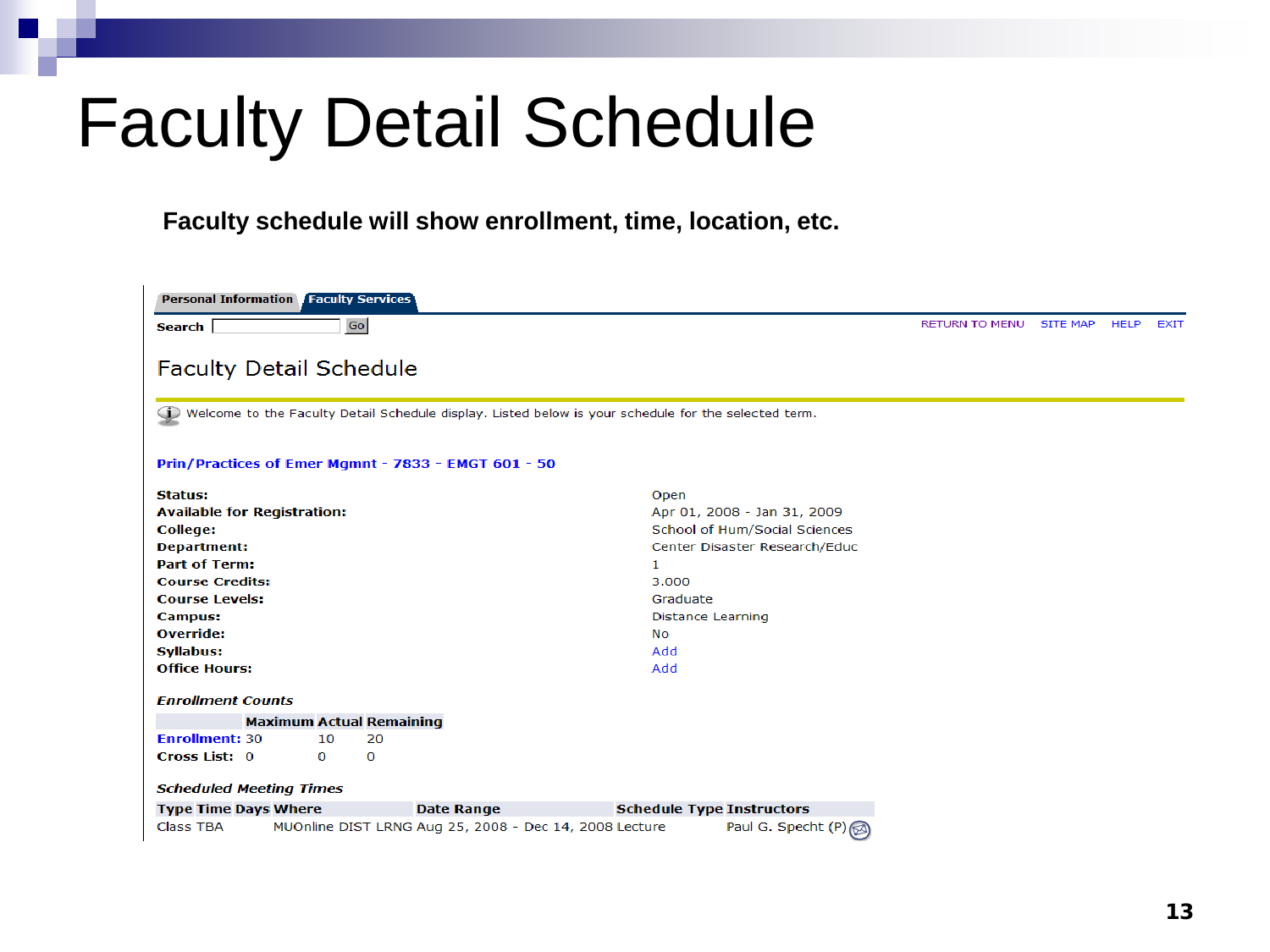## Web Class Schedule

When you click on "Web Class Schedule", another window should open to the Registrar's Office web site for the web schedule and registration information.

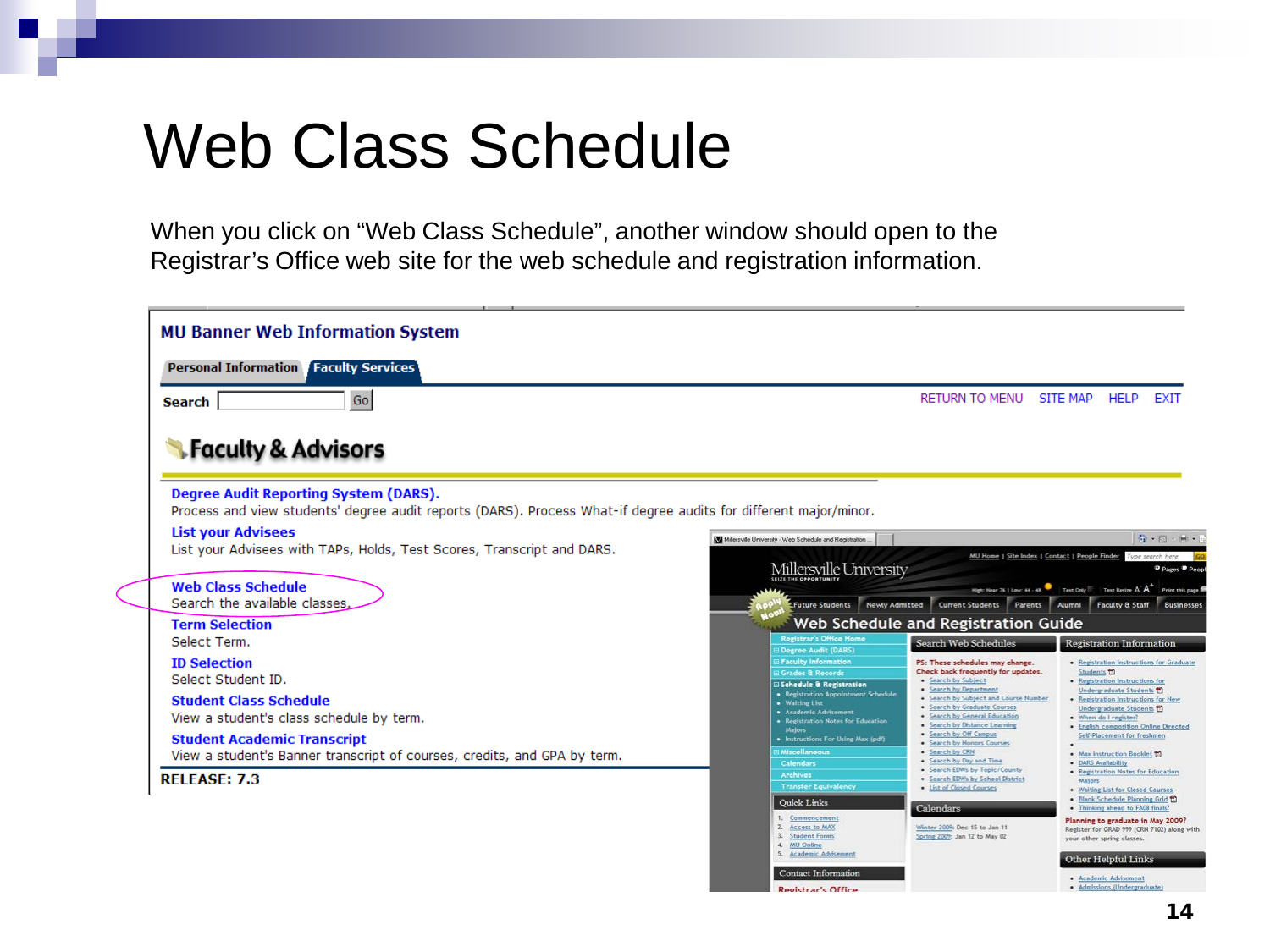## Web Class Schedule Continued

|            | Display the schedule listing |                |                                                  |             |                                                                                         |              |                               |                   |    |  |  |
|------------|------------------------------|----------------|--------------------------------------------------|-------------|-----------------------------------------------------------------------------------------|--------------|-------------------------------|-------------------|----|--|--|
|            |                              |                | Back to Lookup by Department Back to Search Menu |             |                                                                                         |              |                               |                   |    |  |  |
|            |                              |                |                                                  |             | SPCH=Speech Requirement(G4) HPED=Wellness Requirement(G4) COMP=English Composition (G4) |              |                               |                   |    |  |  |
|            |                              |                | <b>G1=HMFA Area</b>                              |             | G2=SCMA Area                                                                            |              | G3=Social Sciences Area       |                   |    |  |  |
|            |                              |                | P=Perspectives                                   |             | L=Laboratory Component                                                                  |              | AW=Advanced Writing Component |                   |    |  |  |
|            |                              |                | W=Writing Component                              |             | 2L=200 Level Course                                                                     |              |                               |                   |    |  |  |
|            |                              |                |                                                  |             | PRM=Permission. Course requires permission of instructor in order to register.          |              |                               |                   |    |  |  |
|            |                              |                |                                                  |             | Undergraduate Catalog Graduate Catalog EDW Workshops Building List Campus Map           |              |                               |                   |    |  |  |
|            |                              |                |                                                  |             | <b>Fall 2008 Lookup Criteria: PSYC Undergraduate</b>                                    |              |                               |                   |    |  |  |
| <b>CRN</b> | <b>Course</b>                | <b>Credits</b> | Title                                            | <b>Days</b> | <b>Time</b>                                                                             | <b>Dates</b> | <b>Location</b>               | <b>Instructor</b> | S. |  |  |

| <b>CRN</b>                             | <b>Course</b>     | <b>Credits</b> | <b>Title</b>          | <b>Days</b> |          |     | <b>Time</b>             | <b>Dates</b>              | <b>Location</b>  | <b>Instructor</b>      | <b>Seats</b><br><b>Avail</b> | <b>Prm Gen</b> | Ed             |
|----------------------------------------|-------------------|----------------|-----------------------|-------------|----------|-----|-------------------------|---------------------------|------------------|------------------------|------------------------------|----------------|----------------|
|                                        | 4261 PSYC 100 00F | 3.0            | General<br>Psychology | м           | W        | - F | 8:00-8:50am 08/25/08-   | 12/14/08                  | BYERL 241        | Luek,<br>Susan P.      | <b>Closed</b>                |                | G <sub>3</sub> |
| PSYC 100 00F: Reserved for PSYC majors |                   |                |                       |             |          |     |                         |                           |                  |                        |                              |                |                |
|                                        | 4854 PSYC 100 01  | 3.0            | General<br>Psychology |             | T.       | R   | 2:30-3:45pm 08/25/08-   | 12/14/08                  | <b>BYERL 125</b> | Eiserer,<br>Leonard A. | <b>Closed</b>                |                | G <sub>3</sub> |
|                                        | 4263 PSYC 100 02  | 3.0            | General<br>Psychology | м           | <b>W</b> | - F | 9:00-9:50am 08/25/08-   | 12/14/08                  | BYERL 241        | Luek,<br>Susan P.      | 2                            |                | G <sub>3</sub> |
|                                        | 4264 PSYC 100 03  | 3.0            | General<br>Psychology |             |          |     |                         | TBA 08/25/08-<br>12/14/08 |                  | <b>STAFF</b>           | Cancel                       |                | G <sub>3</sub> |
|                                        | 4265 PSYC 100 04  | 3.0            | General<br>Psychology | M           | <b>W</b> | - F | 10:00-10:50am 08/25/08- | 12/14/08                  | BYERL 207        | Hoover,<br>Susan E.    | Closed                       |                | G3             |
|                                        | 4266 PSYC 100 05  | 3.0            | General<br>Psychology | M           | <b>W</b> | - F | 10:00-10:50am 08/25/08- | 12/14/08                  | BYERL 255        | Woo.<br>Tae            | <b>Closed</b>                |                | G <sub>3</sub> |
|                                        | 6302 PSYC 100 06  | 3.0            | General<br>Psychology | м           | <b>W</b> | - F | 11:00-11:50am 08/25/08- | 12/14/08                  | BYERL 255        | Hoover.<br>Susan E.    | Closed                       |                | G <sub>3</sub> |

#### **SEARCH BY:**

- $\checkmark$  Subject
- $\checkmark$  Department
- $\checkmark$  Subject and course number
- $\checkmark$  Graduate courses
- $\checkmark$  General education
- $\checkmark$  Distance learning
- $\checkmark$  Off-campus
- $\times$  Etc.

## **SHOWS**

- $\checkmark$  Class capacity
- $\checkmark$  Class enrollment
- $\checkmark$  Day/Time/Location
- $\checkmark$  attributes

HELP EXIT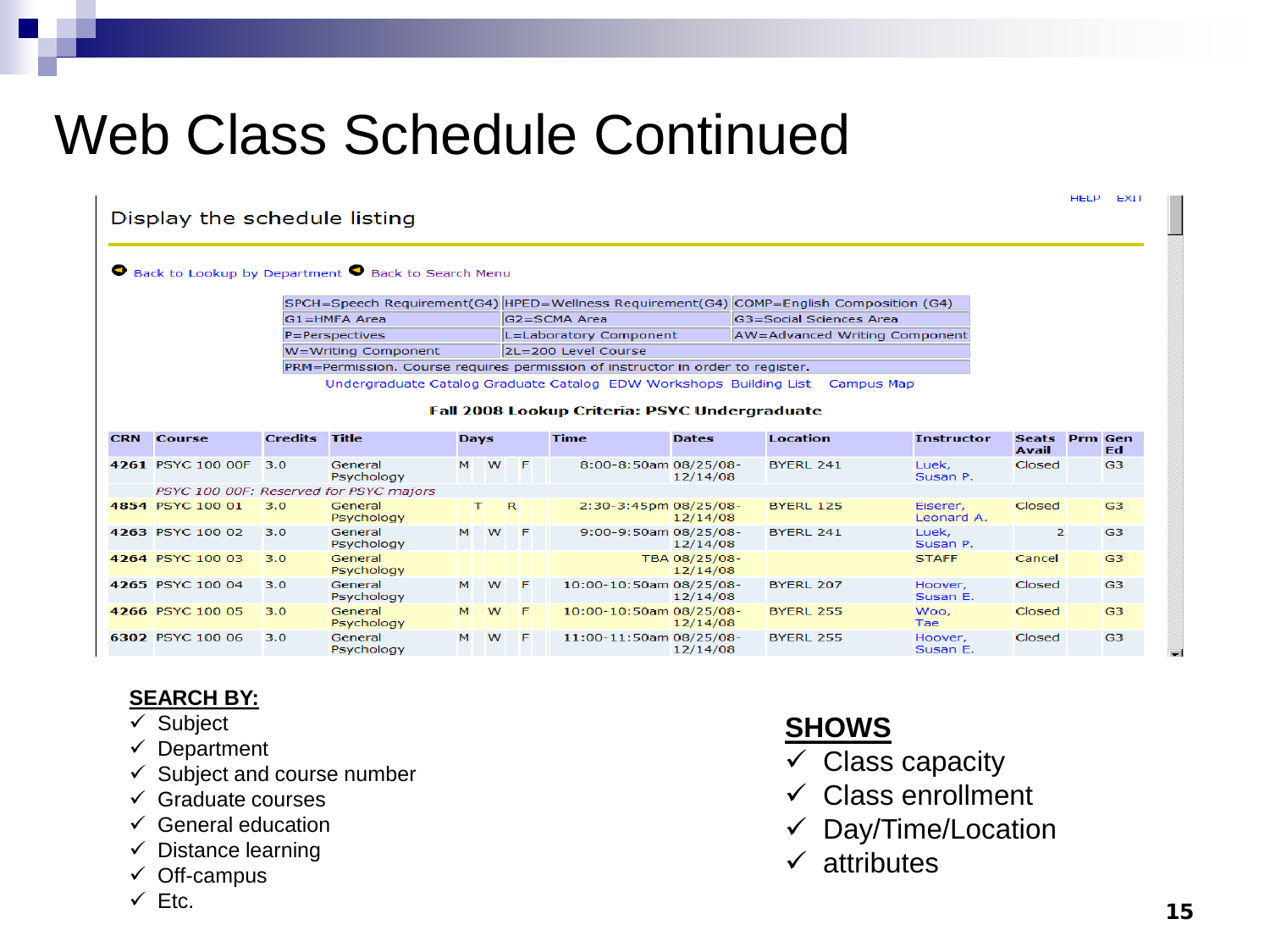## **Student Menu**

**1. Select Term 2. Select ID (option to select advisee or enter and ID)**

| <b>MU Banner Web Information System</b>                                                                                                                                                   |                       |                 |             |             |  |
|-------------------------------------------------------------------------------------------------------------------------------------------------------------------------------------------|-----------------------|-----------------|-------------|-------------|--|
| <b>Personal Information Faculty Services</b>                                                                                                                                              |                       |                 |             |             |  |
| Go<br>Search                                                                                                                                                                              | <b>RETURN TO MENU</b> | <b>SITE MAP</b> | <b>HELP</b> | <b>EXIT</b> |  |
| Student Information                                                                                                                                                                       |                       |                 |             |             |  |
| <b>Term Selection</b><br>Select or change the term code for use with other menu items.                                                                                                    |                       |                 |             |             |  |
| <b>ID Selection</b><br>Select a student to view, or change to a different student ID.                                                                                                     |                       |                 |             |             |  |
| <b>View Student Address and Phones</b><br>Look up a student's local or mailing (home) address and phone.                                                                                  |                       |                 |             |             |  |
| <b>View Student Schedule</b><br>Displays a student's class schedule for the selected term, with details.                                                                                  |                       |                 |             |             |  |
| <b>View Student Information</b><br>Includes student's curriculum (degree, major, concentration, minor), primary advisor, class attendance dates, term admitted, academic standing status. |                       |                 |             |             |  |
| <b>View Student E-mail Address</b><br>View student's Millersville University email.                                                                                                       |                       |                 |             |             |  |
| <b>Display Student test scores</b><br>View student test scores that act as registration pre-requisites.                                                                                   |                       |                 |             |             |  |
| <b>View Student's Holds</b><br>View student holds.                                                                                                                                        |                       | $-11.7$         |             |             |  |

**RELEASE: 7.3** 

powered by **SUNGARD' HIGHER EDUCATION**